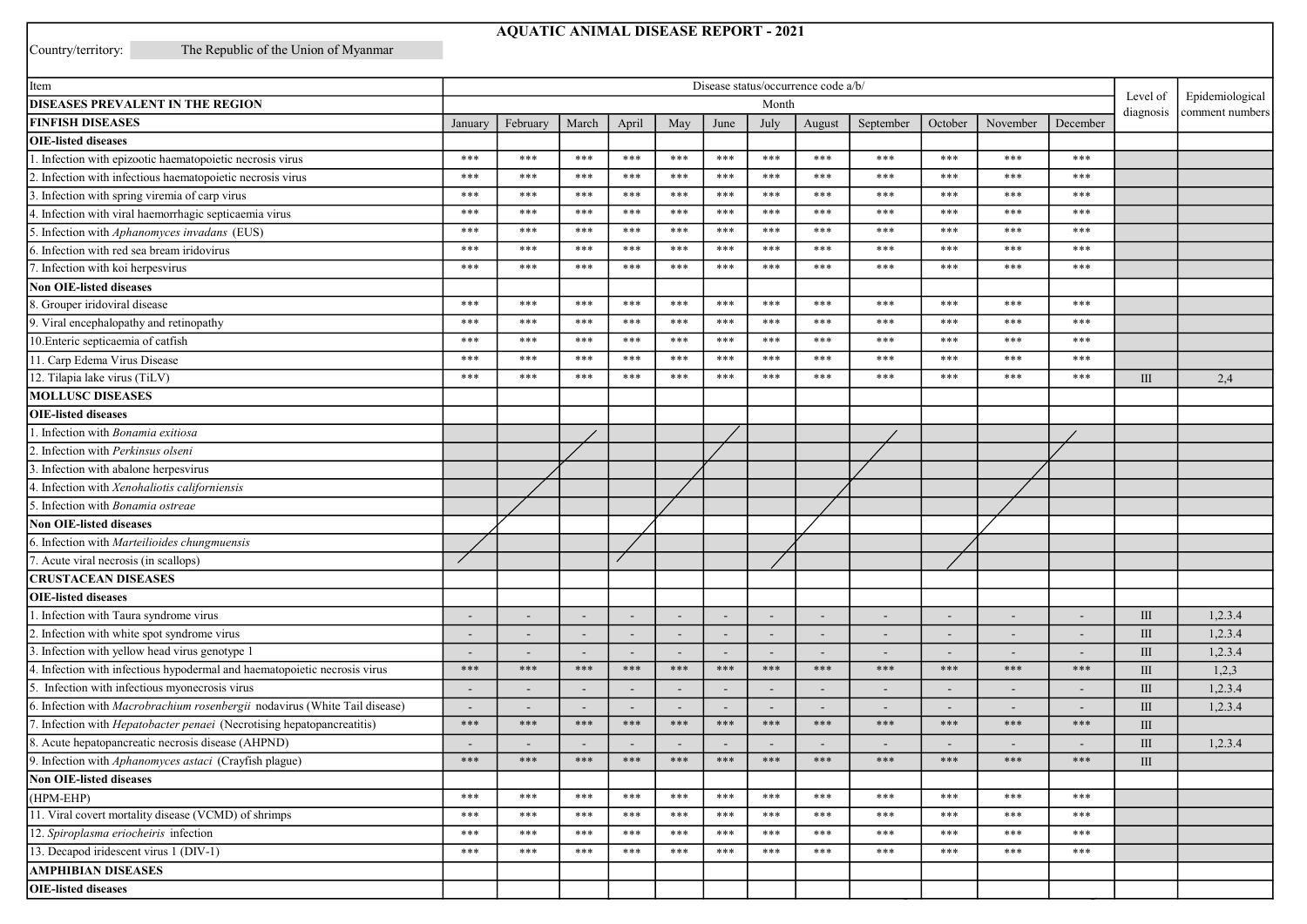| 1. Infection with Ranavirus species                 |  |  |  |  |  |  |  |  |  |  |  |
|-----------------------------------------------------|--|--|--|--|--|--|--|--|--|--|--|
| 2. Infection with Batrachochytrium dendrobatidis    |  |  |  |  |  |  |  |  |  |  |  |
| 3. Infection with Batrachochytrium salamandrivorans |  |  |  |  |  |  |  |  |  |  |  |
|                                                     |  |  |  |  |  |  |  |  |  |  |  |
| Prepared by:                                        |  |  |  |  |  |  |  |  |  |  |  |
| Yi Yi Cho<br>Name:                                  |  |  |  |  |  |  |  |  |  |  |  |
| Position:<br><b>Fishery Officer</b>                 |  |  |  |  |  |  |  |  |  |  |  |
| Date:<br>4th February, 2022                         |  |  |  |  |  |  |  |  |  |  |  |
|                                                     |  |  |  |  |  |  |  |  |  |  |  |
| <b>ANY OTHER DISEASES OF IMPORTANCE</b>             |  |  |  |  |  |  |  |  |  |  |  |
|                                                     |  |  |  |  |  |  |  |  |  |  |  |
| 12                                                  |  |  |  |  |  |  |  |  |  |  |  |

## DISEASES PRESUMED EXOTIC TO THE REGION<sup>b</sup>

## **LISTED BY THE OIE**

Finfish: Infection with HPR-deleted or HPR0 salmon anaemia virus; Infection with salmon pancreas disease virus;

Infection with Gyrodactylus salaris.

Molluscs: Infection with Marteilia refringens; Perkinsus marinus.

## NOT LISTED BY THE OIE

Finfish: Channel catfish virus disease

|                                                                               | a/ Please use the following occurrence code:                                                                                                                                    |                        |                                                                                                                              |  |  |  |  |
|-------------------------------------------------------------------------------|---------------------------------------------------------------------------------------------------------------------------------------------------------------------------------|------------------------|------------------------------------------------------------------------------------------------------------------------------|--|--|--|--|
| Occurrence code and                                                           | <b>Definition</b>                                                                                                                                                               | Occurrence code and    | <b>Definition</b>                                                                                                            |  |  |  |  |
| symbol<br>Disease present                                                     | The disease is present with clinical signs in the whole country (in<br>domestic species or wildlife)                                                                            | symbol                 | The disease was absent in the                                                                                                |  |  |  |  |
| Disease limited to one<br>or more zones<br>$+()$                              | The disease is present with clinical signs, and limited to one or more<br>zones/compartments (in domestic species or wildlife)                                                  | Disease absent         | country during the reporting<br>period (in domestic species or<br>wildlife).<br>The disease has "never been                  |  |  |  |  |
| Infection/infestation<br>$+2$                                                 | Confirmed infestation or infection using diagnostic tests, but no clinical<br>signs observed (in domestic species or wildlife)                                                  | Never reported<br>0000 | reported" (historically absent)<br>for the whole country in<br>domestic species and wildlife.<br>No information is available |  |  |  |  |
| Infection/infestation<br>limited to one or more<br>zones<br>$+2()$            | Confirmed infestation or infection using diagnostic tests, but no clinical<br>signs observed and limited to one or more zones/compartments (in<br>domestic species or wildlife) | No information<br>***  | regarding the presence or the<br>absence of this disease during<br>the reporting period (in                                  |  |  |  |  |
| Disease suspected                                                             | The presence of the disease was suspected but not confirmed (in<br>domestic species or wildlife)                                                                                |                        |                                                                                                                              |  |  |  |  |
| Disease suspected but<br>not confirmed and<br>limited to one or more<br>zones | The presence of the disease was suspected but not confirmed and<br>limited to one or more zones/compartments (in domestic species or<br>wildlife)                               |                        |                                                                                                                              |  |  |  |  |
|                                                                               | b/ If there is any changes on historical data, please highlight in RED                                                                                                          |                        |                                                                                                                              |  |  |  |  |
| 1. Epidemiological comments:                                                  |                                                                                                                                                                                 |                        |                                                                                                                              |  |  |  |  |

(Comments should include: 1) Origin of the disease or pathogen (history of the disease); 2) Species affected; 3) Disease characteristics (unusual clinical signs or lesions); 4) Pathogen (isolated/sero-typed); 5) Mortality etc); 7) Size of infected areas or names of infected areas; 8) Preventive/control measures taken; 9) Samples sent to national or international laboratories for confirmation (indicate the names of laboratories); 10) Publish describe details as much as possible.)

Comment No.